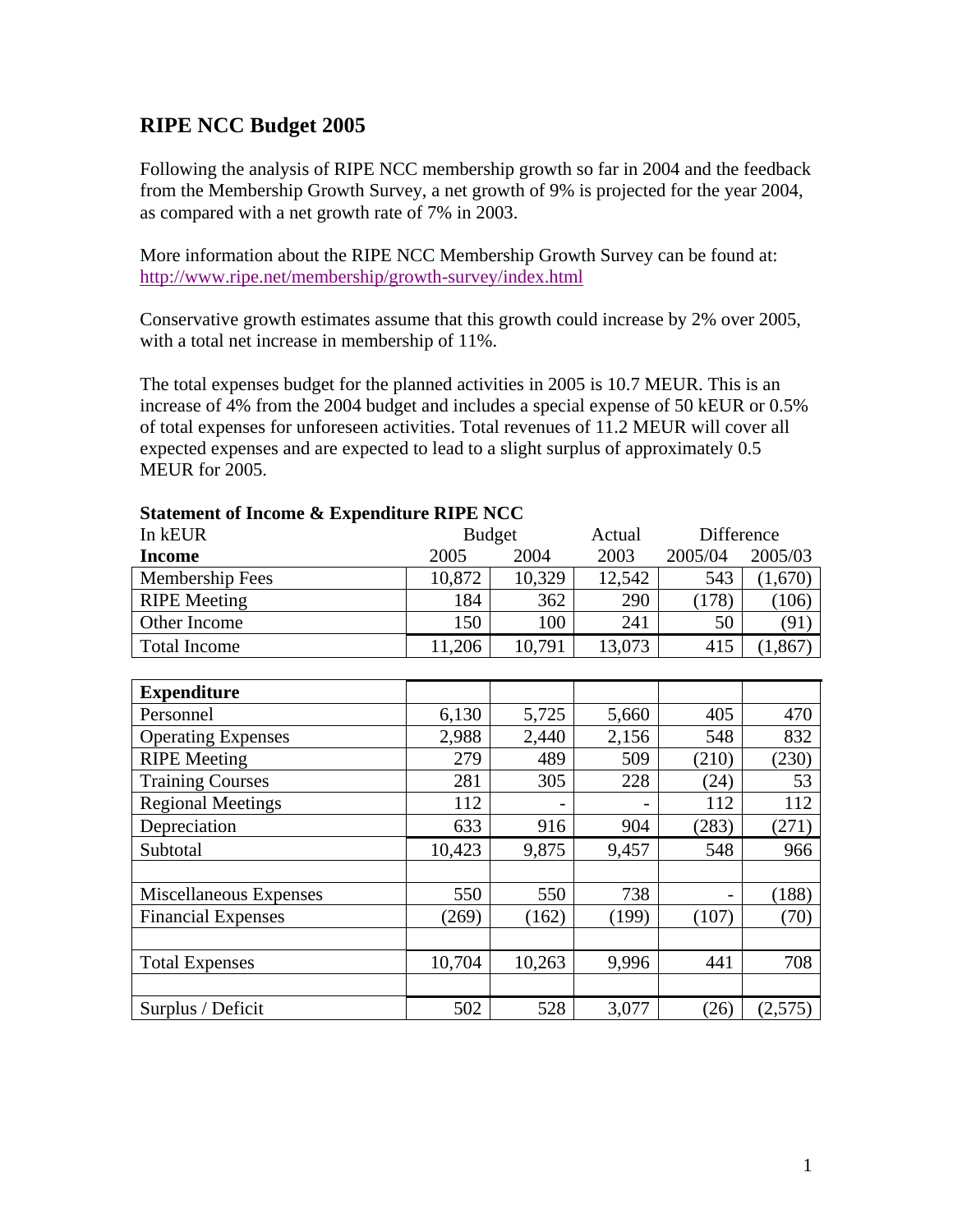### **Expenses**

The expenses per activity show an increase for Membership Services due to the RIPE NCC Member Service Desk and the data integrity projects. The expenses for Coordination Activities are higher due to an increased ICANN fee and the expenditure allocated to the K-root global nodes. The overall expenditure for Information Services has been reduced. The operational co-ordination and costs for these services have been redistributed to more efficiently use these resources.

|                                 | Budget 2004 |      | Budget 2005 |      | Difference |       |
|---------------------------------|-------------|------|-------------|------|------------|-------|
| Amounts in kEUR                 | Amount      | %    | Amount      | $\%$ | Amount     | %     |
| <b>Membership Services</b>      | 5,880       | 57 % | 6,318       | 59%  | 438        | 7%    |
| <b>Co-ordination Activities</b> | 2.947       | 29 % | 3,106       | 29%  | 159        | 5%    |
| <b>Information Services</b>     | 1,436       | 14 % | .280        | 12%  | (156)      | $1\%$ |
| <b>Total Expenses</b>           | 10,263      |      | 10,704      |      | 441        | 4%    |

In the overview below the new activities for 2005 are reflected including the budgeted capital expenses when applicable for these new activities. The figures presented for these activities are the direct allocated costs, and do not include an overhead or management fee.

| <b>Membership Services</b>      |                                             |  |  |  |  |
|---------------------------------|---------------------------------------------|--|--|--|--|
| <b>Member Service Desk</b>      | 158 kEUR in 2005 (Capital expense 200 kEUR) |  |  |  |  |
| <b>Improving Data Integrity</b> | 105 kEUR in 2005                            |  |  |  |  |
| - New Training Methods          | 58 kEUR in 2005 (Capital expense 60 kEUR)   |  |  |  |  |
| <b>Membership Survey</b>        | 78 kEUR in 2005                             |  |  |  |  |
| <b>Co-ordination Activities</b> |                                             |  |  |  |  |
| - K-root Deployment             | 210 kEUR in 2005 (Capital expense 200 kEUR) |  |  |  |  |
| <b>CRISP</b>                    | 63 kEUR in 2005                             |  |  |  |  |
| <b>Anti-SPAM Measures</b>       | 40 kEUR in 2005                             |  |  |  |  |

#### **Income and Fees per Billing Category (Based on the Proposed Charging Scheme)**

|                           | No. of     |                  | Amount in   |  |  |
|---------------------------|------------|------------------|-------------|--|--|
| Income                    | registries | Fee              | <b>kEUR</b> |  |  |
| <b>New members</b>        |            |                  |             |  |  |
| Sign-up Fee               | 498        | <b>EUR 2,000</b> | 996         |  |  |
| Service fee, Extra Small  | 498        | <b>EUR 1,750</b> | 436         |  |  |
| <b>Existing members</b>   |            |                  |             |  |  |
| Extra Small               | 758        | EUR 1,750        | 1,326       |  |  |
| Small                     | 2,082      | <b>EUR 2,250</b> | 4,684       |  |  |
| Medium                    | 757        | EUR 3,150        | 2,385       |  |  |
| Large                     | 151        | <b>EUR 4,750</b> | 717         |  |  |
| Extra Large               | 38         | EUR 6,500        | 247         |  |  |
| <b>Administration Fee</b> | 25         | <b>EUR 1,250</b> | 31          |  |  |